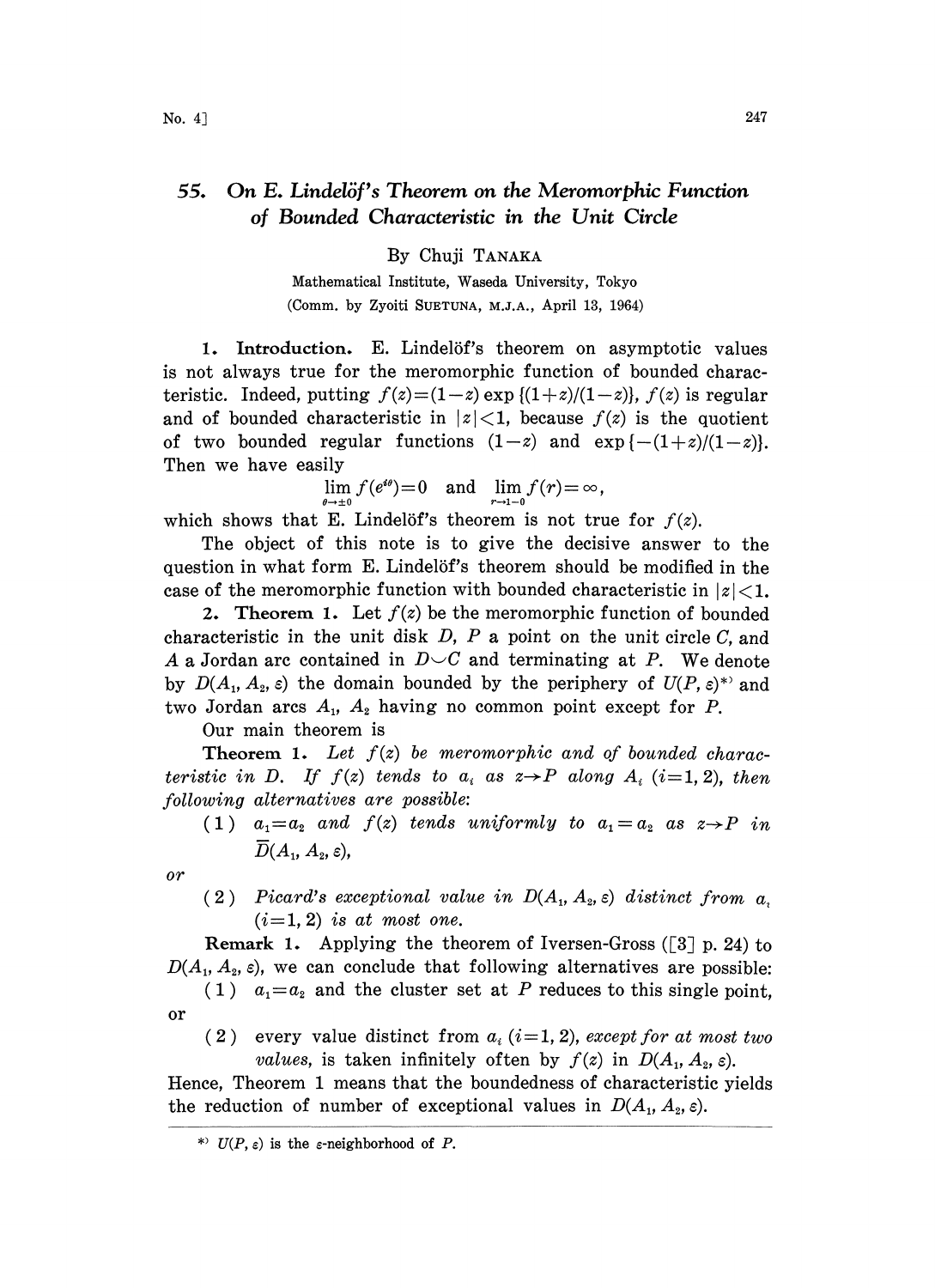248 C. TANAKA [Vol. 40,

Remark 2.  $f(z)=(1-z) \exp{(1+z)/(1-z)}$  shows that (2) of Theorem 1 is best possible. Indeed,  $w=f(z)$  is the regular function of bounded characteristic in D, whose Picard's exceptional values in D contain evidently  $w=0$  and  $\infty$ . On the other hand,  $\lim_{\theta \to \pm 0} f(e^{i\theta})=0$  $\text{and}\;\; \lim_{r\to 1-0}f(r){\,=\,}\infty\;\;. \quad \text{Putting}\quad A_1\text{=}E(e^{\imath\theta}:\theta\text{}>0)\quad \text{and}\quad A_2\text{=}E(e^{\imath\theta}:\theta\text{}<0),$ Picard's exceptional value in  $D(A_1, A_2, \varepsilon)$  distinct from  $w=0$  is exactly one value, i.e.  $w = \infty$ , because if  $w = \alpha (\pm 0, \infty)$  is omitted in  $D(A_1, A_2, \varepsilon)$ , then  $f(z)$  omits three distinct values  $w=0$ ,  $\infty$ ,  $\alpha$  in  $D(A_1, A_2, \varepsilon)$  and by the theorem of Lindelöf-Iversen-Gross ([3] p. 5)  $f(z)$  tends uniformly to 0 as  $z \rightarrow 1$  in  $\overline{D}(A_1, A_2, \varepsilon)$ , which is contrary to  $\lim f(r) = \infty$ .  $r\rightarrow1-0$ 

3. Theorems 2 and 3. These theorems yield examples having no Picard's exceptional value of Theorem 1, (2).

**Theorem 2.** There exists a meromorphic function  $f(z)$  of bounded characteristic in D represented by the quotient of two infinite Blaschke products such that, for fixed  $\theta$  (0  $\lt \theta \lt \pi/2$ ),

- 1)  $\lim_{z \to 1, \arg(1-z) = -\theta} f(z) = 0$  and  $\lim_{z \to 1, \arg(1-z) = +\theta} f(z) = 0$
- $(2)$   $f(z)$  takes every value, without any exception, infinitely many times, in the sector:  $|\arg(1-z)| \leq \vartheta$ .

**Theorem 3.** There exists  $f(z)$  regular and of bounded characteristic in D such that, for any positive constant  $\varepsilon$  ( $\langle \pi/2 \rangle$ ,

- (1)  $\lim_{z \to 1, |\arg(1-z)| = \epsilon} f(z) = \infty.$
- $(2)$  f(z) takes every finite value, without any exception, infinitely many times in the sector:  $|\arg(1-z)| < \varepsilon$ , i.e.  $\arg(z)=0$ is Julia-line.

Remark 3. In the preceding paper  $([5], p. 472)$ , the author constructed the quotient  $f(z)$  of two infinite Blaschke products such that

- (1)  $f(z)$  has infinite number of zeros and poles on arg  $(1-z)$ 
	- $-9$  and arg  $(1-z)=+9$  respectively  $(0<\theta<\pi/2)$ .
- $(2)$   $\lim_{z \to 1, \arg(1-z)=-\vartheta} f(z)=0$ , and  $\lim_{z \to 1, \arg(1-z)=+\vartheta} f(z)=$

We can prove that  $f(z)$  has the properties desired in Theorem 2.

Remark 4. Setting  $f(z)=B(z) \exp \{(1+z)/(1-z)\}\)$ , where  $B(z)=$  $\prod_{n=1}^{+\infty} (a_n-z)/(1-a_nz)$   $(a_n=1-1/n^2)$ ,  $f(z)$  is the regular function of bounded characteristic in  $D$ , because  $f(z)$  is the quotient of two bounded regular functions  $B(z)$  and  $\exp\{-(1+z)/(1-z)\}$ . It can be shown that  $f(z)$  has the properties desired in Theorem 3.

4. Outline of proofs. Theorems 1 and 2 are proved by the systematic use of the harmonic majorant, which was effectively used by C. Tanaka  $[4]$  and F. W. Gehring  $[2]$  in the case of the regular function with bounded characteristic in D.